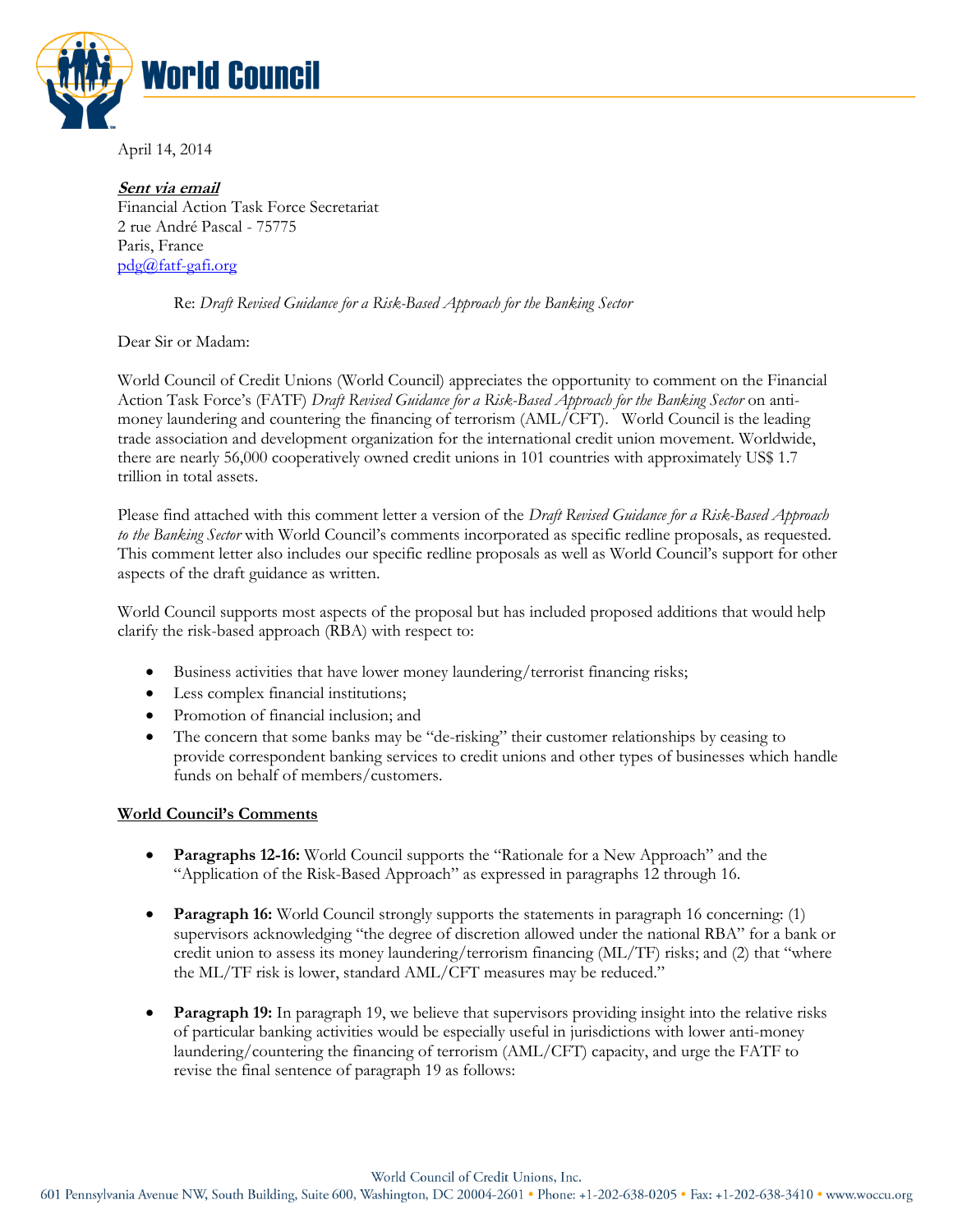

 $\overline{a}$ 

"In such cases, a more prescriptive implementation of the RBA (for example, where competent authorities specify the risks typically presented by common retail banking activities as well as how particular risks are to be mitigated) may be appropriate until national AML/CFT expertise is strengthened."

 **Paragraph 22:** World Council supports revising paragraph 22 as follows in order to help clarify that a bank or credit union needs staff with skills and expertise sufficient for the operational complexity of the institution (rather than based on the operational complexity of the jurisdiction's banking industry in general, since a particular institution may be more or less complex than average):

"Assessing and understanding risks means that competent authorities and banks need to have skilled personnel and be technically equipped to carry out this work to a degree commensurate with the complexity of the bank's operations."

• **Paragraph 28:** World Council is concerned that paragraph 28, as proposed, could be read by some out of context to nullify the impact of the FATF's guidance on financial inclusion,<sup>1</sup> which does not appear to be the FATF's intent.

World Council urges the FATF to clarify paragraph 28 by incorporating the "holistic approach" language regarding financial inclusion and ML/TF risks that appears later in this RBA guidance in "Box 8," and also to provide more detail on when simplified due diligence for financial inclusion purposes may not be appropriate.

In addition, World Council believes that the FATF should delete "a poor credit rating" as a reason impliedly justifying financial exclusion in the AML/CFT context; having poor credit does not indicate likelihood to be involved in ML/TF and many unbanked individuals have poor credit simply because they lack a credit history (i.e. they have "no credit" since the formal financial system has not extended credit to them yet).

World Council urges the FATF to revise paragraph 28 to read as follows:

"However, being potentially financially excluded does not automatically equate to low or lower ML/TF risk; rather, it is one factor in a holistic assessment. Financial exclusion can have many reasons, including a poor credit rating or a customer's criminal background and institutions should not, therefore, apply simplified due diligence measures or exemptions solely on the basis that the customer is financially excluded, especially when indicia of potential ML/TF are present."

**Paragraph 29:** Paragraph 29 mentions supervisory agencies taking ML/TF risks into account when allocating their supervisory resources; credit unions and banks similarly have limited compliance resources and we urge the FATF to mention expressly allocation of banks' and credit unions' compliance resources based on the RBA as well:

"The RBA to AML/CFT aims to ensure that measures to mitigate ML/FT risk are commensurate to the risks identified. In the case of supervision, this applies to the way supervisory authorities allocate their resources. It also applies to supervisors discharging their functions in a way that addresses the application of a risk-based approach by banks, and to the bank's allocation of its compliance resources."

<sup>1</sup> Financial Action Task Force*, Anti-Money Laundering and Terrorist Financing Measures and Financial Inclusion* (2013), *available at* [http://www.fatf-gafi.org/topics/financialinclusion/documents/revisedguidanceonamlcftandfinancialinclusion.html.](http://www.fatf-gafi.org/topics/financialinclusion/documents/revisedguidanceonamlcftandfinancialinclusion.html)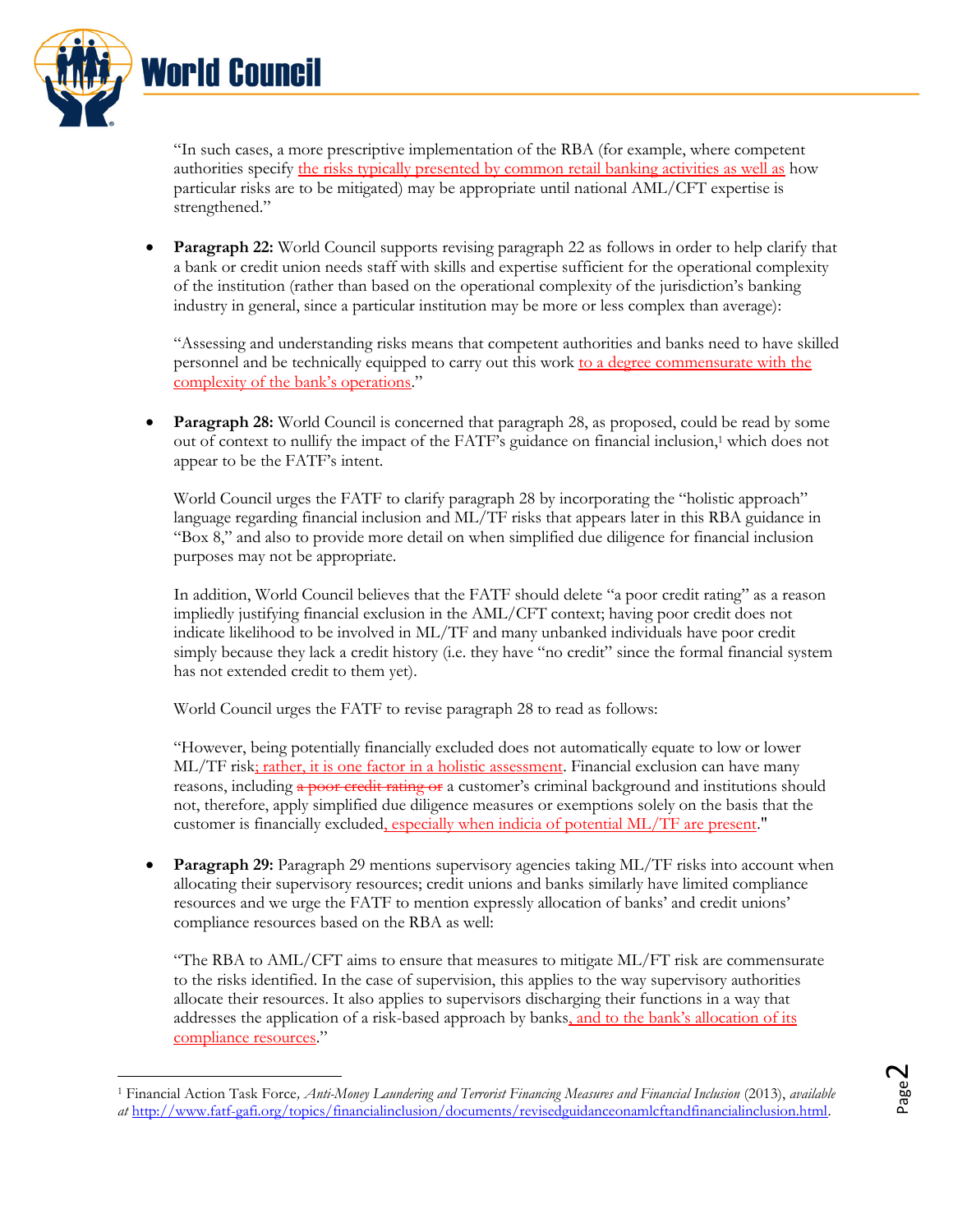

- **Paragraph 34:** World Council supports proposed paragraph 34, including the statement that "[f]or individual banks, supervisors will take into account the nature and complexity of the bank's products and services, delivery channels, customer profiles and countries of operations."
- **Paragraph 41:** World Council supports the concept expressed in paragraph 41 that supervisors should compare a credit union's or bank's AML/CFT program with its peers; however, we urge the FATF to clarify this paragraph to ensure better that the peer group selected for comparison includes credit unions and banks of similar operational complexity:

"To support their understanding of the overall strength of measures in the banking sector, supervisors should be able to compare a bank's AML/CFT programme with those of the bank's peers to inform their judgment of the quality of the bank's controls. Supervisors should, however, note that under the RBA, there may be valid reasons why banks' controls differ: supervisors must be equipped to evaluate the merits of these differences, especially when comparing banks with differing levels of operational complexity."

**Paragraph 46:** World Council supports proposed paragraph 46 concerning supervisors issuing guidance on the RBA—especially in the case of financial inclusion guidance—however, we believe that such guidance is best developed through a consultative process with relevant stakeholders because of important rule-of-law and transparency principles, especially in the case of detailed guidance that will likely be treated as a de jure or de facto compliance requirement. We suggest revising paragraph 26 to read as follows:

"Supervisors should communicate their expectations of banks' compliance with their legal and regulatory obligations after engaging in a consultative process with relevant stakeholders. This may be in the form of high-level requirements based on desired outcomes, risk-based rules, information about how supervisors interpret relevant legislation or regulation, or more detailed guidance about how particular AML/CFT controls are best applied. Supervisors should also consider issuing guidance to banks on how to comply with their legal and regulatory AML/CFT obligations in a way that fosters financial inclusion."

- **Paragraph 55:** World Council strongly supports the following statements in paragraph 55 regarding less complex financial institutions, as written: "A bank's risk assessment need not be complex, but should be commensurate with the nature and size of the bank's business. For smaller or less complex banks, (for example where the bank's customers fall into similar categories and/or where the range of products and services the bank offers are very limited), a simple risk assessment might suffice." We believe this guidance will help smaller institutions concentrate their AML/CFT resources on the areas of highest ML/TF risk and limit unnecessary compliance burdens.
- **Box 2:** World Council supports the "Examples of ML/TF risk associated with different banking activities" provided in Box 2 and believes that these examples will help both institutions and supervisors perform their risk analyses.
- **Paragraph 60:** World Council urges the FATF to clarify proposed paragraph 60's statements regarding a financial institution not entering into risky client relationships because we are concerned that this paragraph could have the effect of causing more banks to "de-risk" their client relationships so that credit unions and similar businesses with no connection to ML/TF have trouble maintaining access to correspondent banking services.